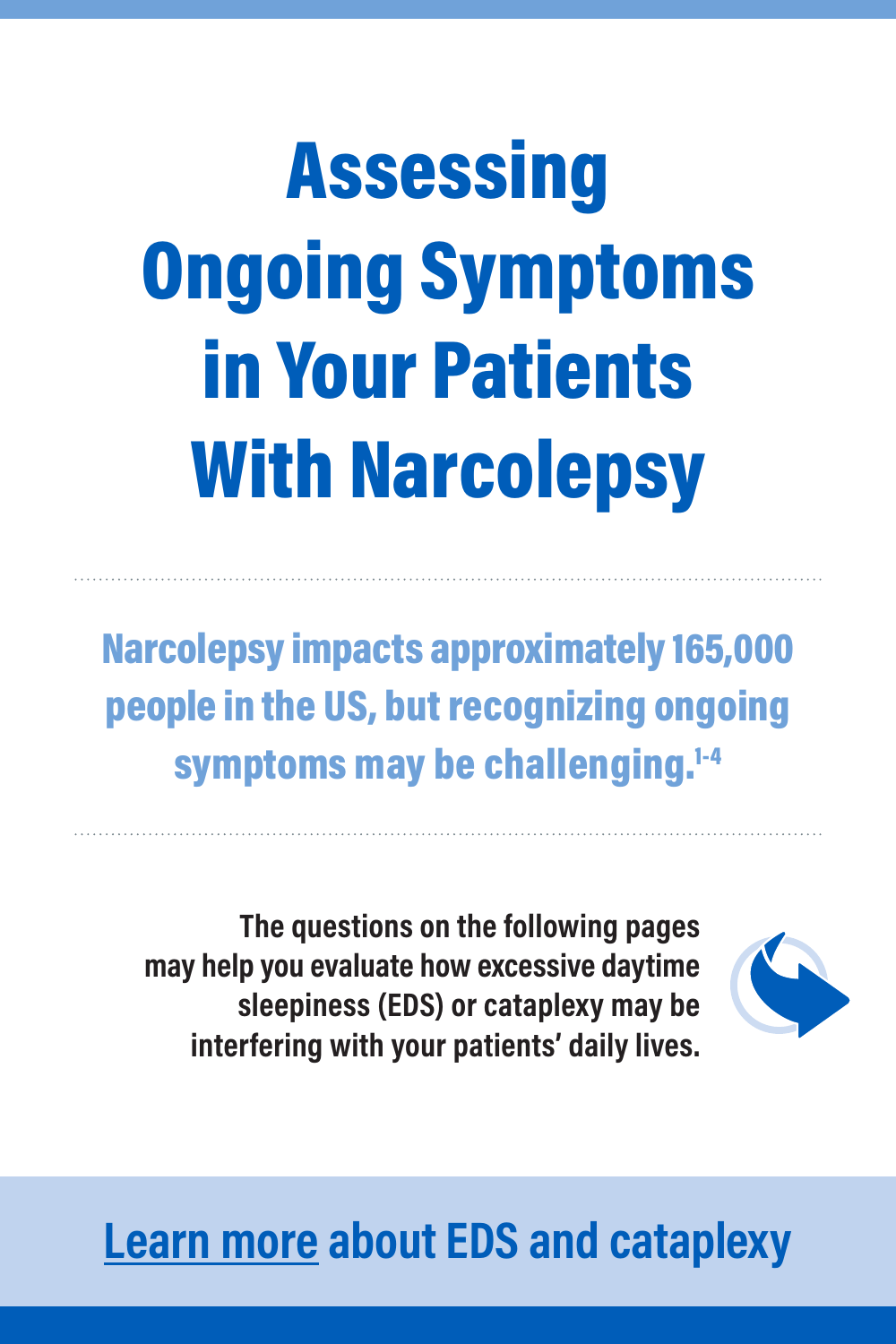### Excessive Daytime Sleepiness (EDS)

**ICSD-3 diagnostic criteria for narcolepsy describe various manifestations of EDS that may interfere with patients' daily lives.4,5**

- $\bullet$  Inability to stay awake and alert<sup>4</sup>
- Lapses in vigilance or concentration<sup>4</sup>
- Irrepressible need for sleep<sup>4</sup>
- Unintended lapses into drowsiness or sleep<sup>4</sup>

#### **Ask your patients:**

**Do you...**

Fight to stay awake and alert throughout the day?<sup>4</sup>



**ZZ**

Feel a constant need to sleep that you just can't shake?<sup>4</sup>



Feel likely to doze off in everyday situations, like when you are at work, or riding in a car?4,6



Wake up feeling refreshed, but it doesn't last?<sup>4</sup>

**If your patients answer yes to any of these questions…**

#### **Consider using the Epworth Sleepiness Scale (ESS) to assess their daytime sleep propensity.6**



**The AASM recommends assessing sleepiness with a validated scale, such as the ESS, at every visit and documenting any change from baseline.7,8**

AASM, American Academy of Sleep Medicine; ICSD-3, *International Classification of Sleep Disorders*, Third Edition.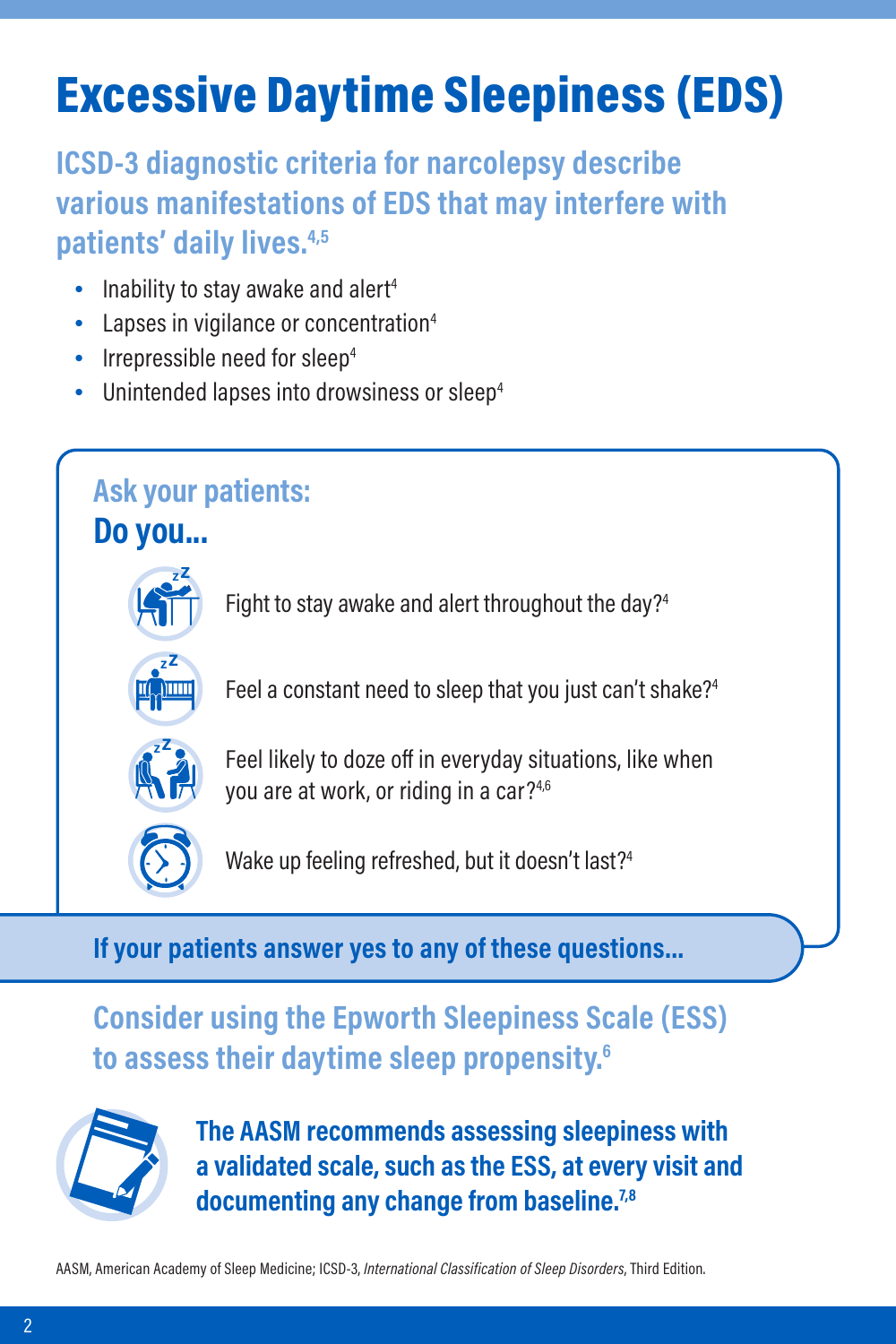### **Cataplexy**

#### **Cataplexy occurs in up to two-thirds of people with narcolepsy, but manifestations may differ widely among patients.4,9**

Research indicates that involvement of facial muscles is an early and reliable marker of cataplexy in patients with narcolepsy, regardless of age.<sup>10,11</sup>

- Abrupt interruption of smile or facial expression
- Drooping of eyelids (ptosis)
- Facial hypotonia
- Mouth opening
- Tongue protrusion
- Positive motor phenomena (facial jerks, grimaces)

### **Ask your patients:**

**Do you...**

Experience sudden periods of muscle weakness with strong emotions or certain situations?<sup>4,11</sup>



Notice weakness in your face or neck, like mouth opening or droopy evelids?<sup>4,10</sup>



Ever feel your knees buckle or give out?<sup>12</sup>



Sometimes drop things or feel clumsy?<sup>3,12</sup>

**If your patients answer yes to any of these questions…**

**Talk to them about what cataplexy is and assess how cataplexy might be affecting their daily lives.** 



**Psychophysiological studies suggest that people with narcolepsy may suppress their own emotions to avoid triggering cataplexy.13,14**